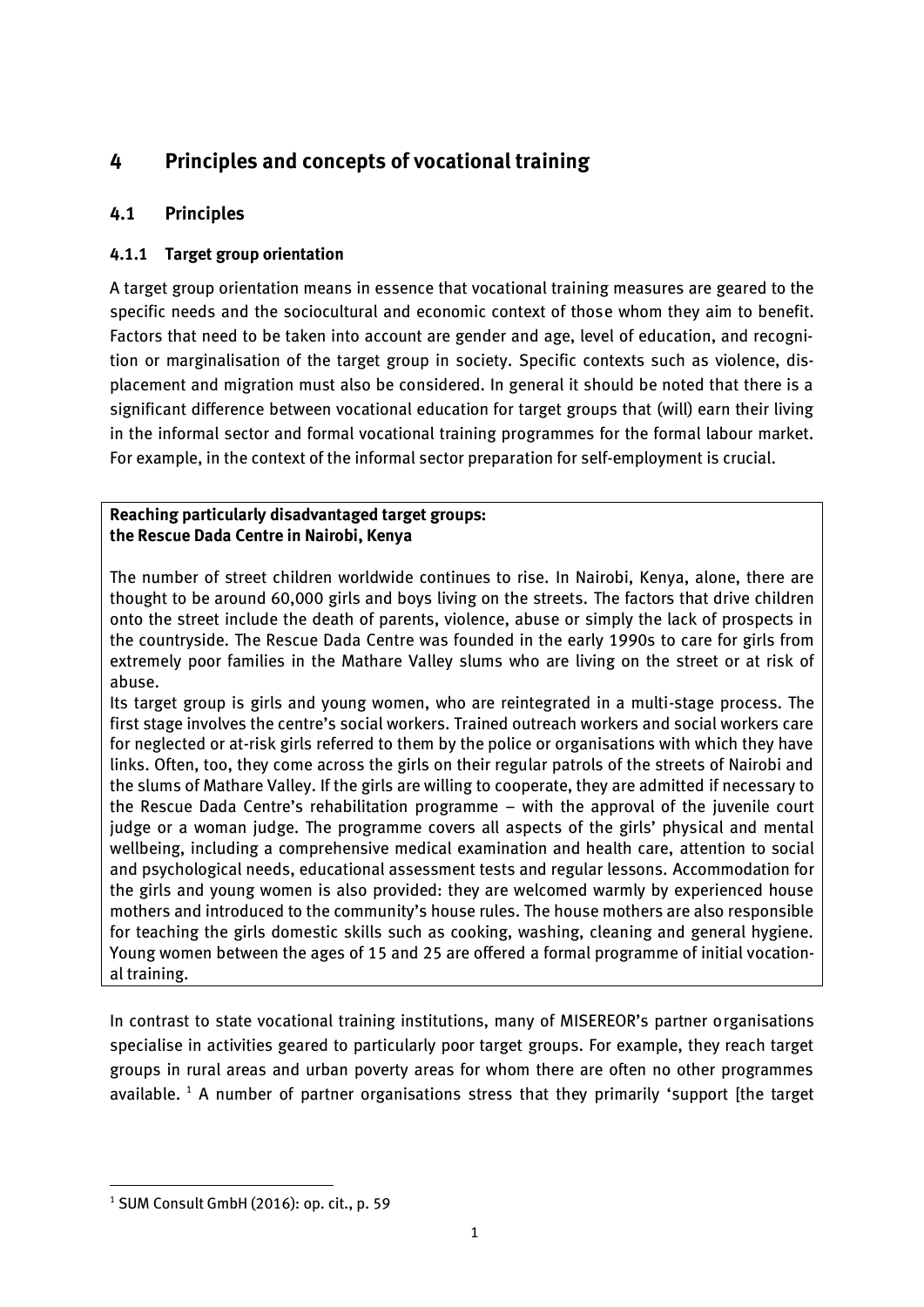*groups'] decision-making pathways and do not simply listen submissively to the priorities of the economy.' 2*

*A restricting factor that must be noted, however, is that some non-state and/or church-based vocational training institutions are expected to be self-funding and therefore charge school fees which exclude poorer target groups. Similarly, formal, multi-year vocational training programmes may not reach poorer population groups unless accompanying bursary schemes are in place. The contents of formal vocational training programmes and their access conditions are usually largely prescribed by state accreditation bodies or ministries of education. This restricts adaptation to the specific needs of target groups. One option is to offer courses that prepare students for formal programmes.*

*Non-formal vocational training measures can be more flexible than formal ones. For example, they can include elements of basic education if this is necessary and there is demand for them. Individual measures can also be organised flexibly: for example, teaching times can be adjusted to fit in with agricultural cycles or commercial activities.*

*The target group orientation should be reflected in the following conceptual aspects:*

- *The target group is clearly defined.*
- *The project application describes the measures that will be used to reach the target group and the extent to which the target group will be involved (e.g. in planning).*
- *Especially in the case of fee-charging initial vocational training courses, the steps that will be taken to include disadvantaged groups are described. In the case of bursary funds, the selection and support criteria are clearly described.*
- The organisation and design of the education and training measures for example, the *choice of teaching times and venues – is appropriate to the target group.*
- *The curricula take account of the specific situation of the target groups and their socioeconomic setting. Aspects such as low levels of education are taken into account, as is the situation in the context-specific labour market (e.g. the acquisition of entrepreneurial skills by target groups in the informal sector).*
- *The teaching and learning methods used include elements that are geared to the personal development of the target groups (e.g. life skills training).*
- The training provider demonstrates an affinity with the target group *i.e.* the training institu*tion and the teaching staff are able to identify with the concerns of the target group and are familiar with the particular context.*

## *4.1.2 Labour market orientation*

*A labour market orientation is a key factor in the success of vocational training. It means that the type and content of initial vocational training courses are regularly adjusted to match demand. The evaluation of the funding area mentions the following criteria:<sup>3</sup>*

- *range of initial vocational training courses geared to the labour market*
- *curriculum relevant to the labour market*
- *good ongoing contact with the labour market.*

*<sup>2</sup> SUM Consult GmbH (2016), op. cit., p. 31*

*<sup>3</sup> SUM Consult GmbH (2016): op. cit., p. 52*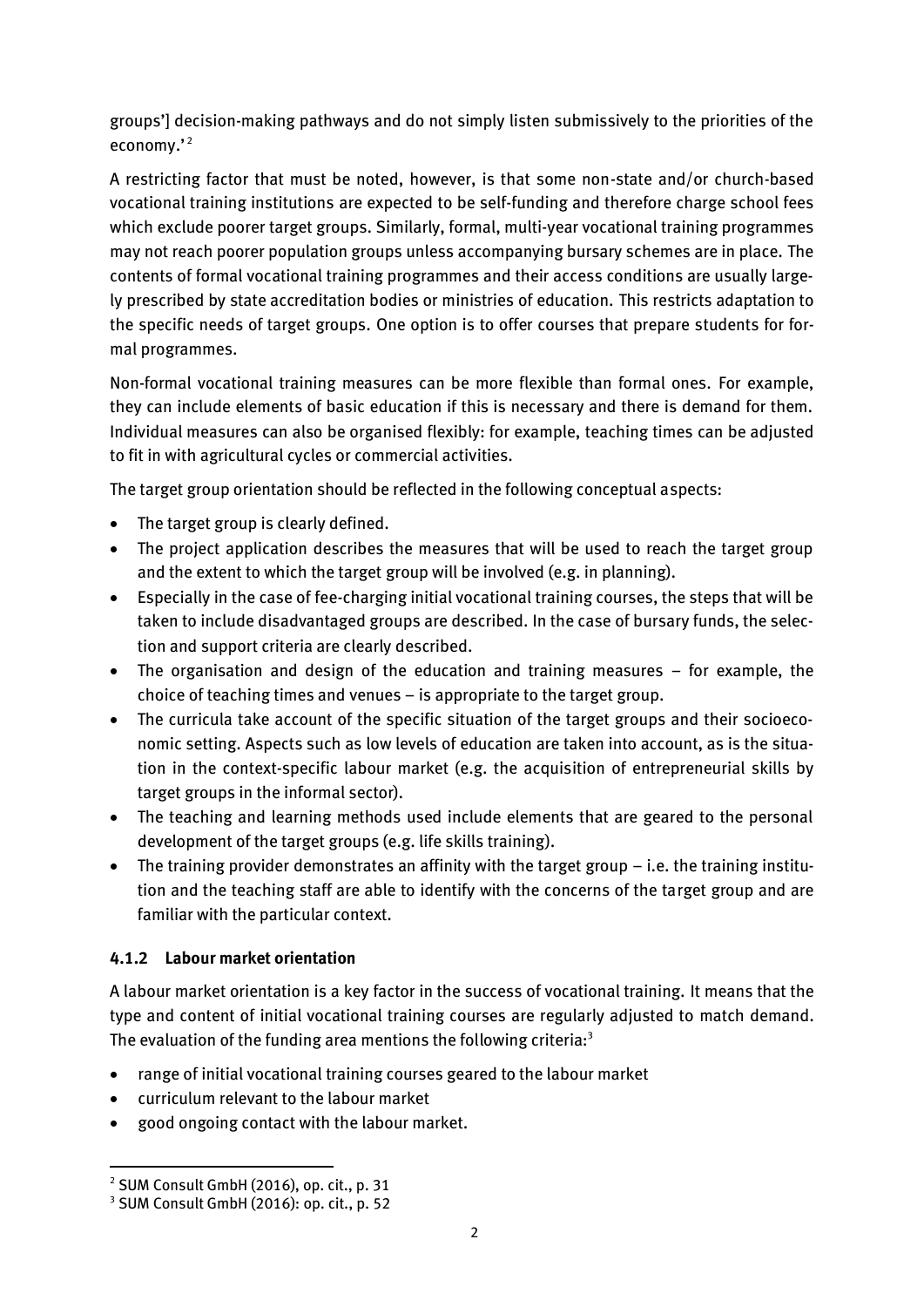Labour market conditions can vary widely depending on the partner country and the regional *context. In many partner countries with low levels of industrialisation, the majority of income and employment opportunities are still in the small and micro business sector and the smallholder economy. In the newly industrialising countries, by contrast, there is also growing potential for work in modern sectors of the economy that require higher levels of training. The rapid spread of modern information and communication technologies (ICT) will continue to alter labour markets and vocational training requirements. Activities in the ICT sector will therefore become increasingly important in MISEREOR's partner countries.*

*As part of a labour market orientation, vocational training institutions must keep pace with the development of technology in their context. For example, it is becoming increasingly important for training in an area such as automotive mechanics to include the principles of automotive mechatronics and other modern technologies.*

*If vocational training institutions are to gear their programmes to labour market demand, they must collect market information regularly. However, labour market information is not normally readily available but must be gathered by the training institutions themselves. Important sources of such information are local businesses and the recently qualified trainees from vocational training programmes.*

#### *Pragmatic ways of obtaining labour market information: examples from the field*

*Regular dialogue with selected businesses in the catchment area of the vocational training institution provides a good opportunity for obtaining labour market information. Twice a year the vocational training programme run by the Marists in the southern Philippines holds meetings with representatives of local small businesses at which the demand for workers is discussed. The Mobile Technical Training Programme operated by Caritas in Bangladesh holds talks with representatives of municipal administrations, youth organisations and local businesses before an initial vocational training programme is planned.*

*Former participants in vocational training programmes are another key source of information on labour market needs. Tracer studies yield information on the employment status of recently qualified initial vocational trainees and thus provide a preliminary indication of the demand for trained workers in the economy. However, this information is only useful if it is both representative and sufficiently nuanced.*

*A second method involves focus group discussions with graduates of training courses. These are easy to conduct as part of course follow-up. They yield qualitative information on the target groups' experience of integration into the labour market. Systematic documentation of the findings is necessary to enable them to be used in the planning and management of vocational training measures.*

## *4.1.3 Imbalances between social and economic demand*

*In practice many vocational training institutions, especially those that are self-funding, gear their initial vocational training programmes primarily to the social demand of the (paying) target groups. Not infrequently, though, there is a significant gap between the social demand for initial vocational training and actual employment opportunities in the occupation for which students have trained. In popular occupations social demand often exceeds actual employment opportunities, while in other areas the needs of the economy cannot be met.*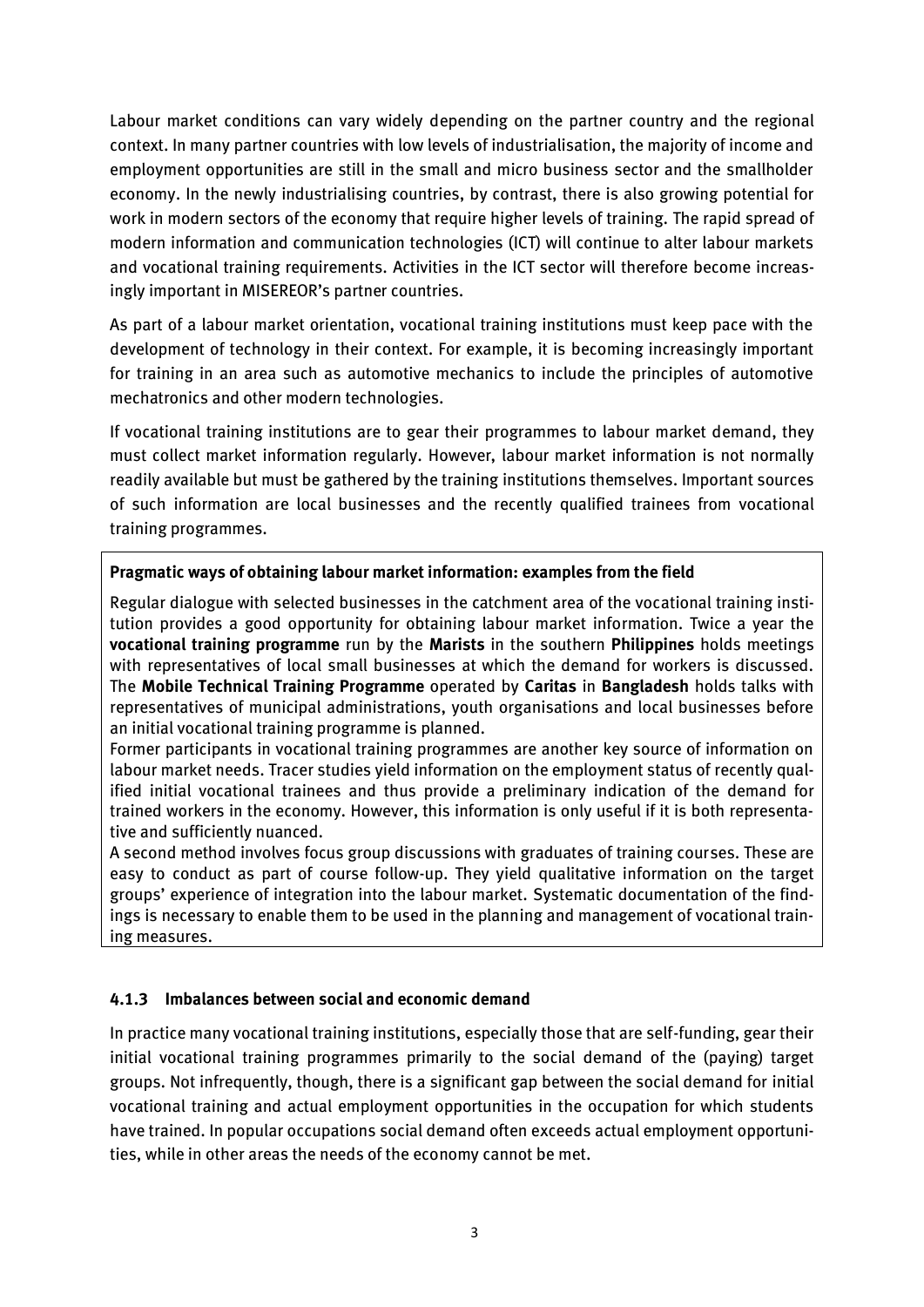*Social demand is generally influenced largely by the social status of an occupation in the particular cultural context, while income and employment prospects are only secondary. For example, simple occupations in the skilled crafts and trades ('blue collar jobs') no longer appeal to a growing number of young people. This is due to the target groups' rising level of education, the associated expectations of socially valued employment and the orientation of education systems towards university entrance. The image of vocational training also suffers as a result of the precarious employment situation in the informal economy. In consequence, many young people see employment in micro businesses with poor working conditions as less and less 'desirable'. Key factors in this, in addition to the working conditions and limited income prospects, are the rigid social hierarchies (the relationship between the master tradesman and apprentices) that in their traditional form are becoming increasingly less acceptable to young people.*

*Solutions that can contribute to a balanced orientation of vocational training programmes towards social and economic demand include:*

- *career counselling, which should be provided at the secondary education stage*
- *career guidance that specifically targets the transition from training to employment (see Section 5.2)*
- *market analyses must be used to inform trainees of the employment opportunities and earnings potential that founders of businesses in the informal sector can expect, so that they can make sound career decisions.*

# *4.1.4 Promoting girls and women*

*While a number of vocational training programmes are explicitly directed at female target groups, project experience shows that girls and women are frequently underrepresented and that the majority of partners promote gender-stereotyped initial vocational training courses and employment. <sup>4</sup> A fundamental challenge in this context is the gender segregation of labour markets, often for cultural and religious reasons. For example, it is virtually impossible (or considered undesirable) for women in many communities to work in occupations that are regarded as a male preserve. Another factor is which gender predominates in the work setting. In addition, many women are interested in jobs that enable them to combine child rearing and housekeeping with earning an income. As a result, gender roles and stereotypes are reflected both in social demand and in the initial vocational training courses on offer. Furthermore, experience from the projects shows that girls and young women have significantly less choice when it comes to courses: the focus on the limited range of courses available (such as sewing and tailoring, home economics, computer use, bookkeeping) not infrequently results in oversupply on the labour market and thus restricts women's employment and earning opportunities.*

*Possible ways of promoting girls and women in vocational training include:*

- *thorough analysis of labour market potentials and labour market niches from a gender perspective*
- *promoting women's vocational training in modern occupations that are (not yet) traditionally dominated by men (e.g. information and communication technologies)*
- *encouraging the appointment and training of female trainers, including in male-dominated occupations (where this is socially acceptable)*

**<sup>.</sup>** *<sup>4</sup> SUM Consult GmbH (2016): op. cit., p. 25*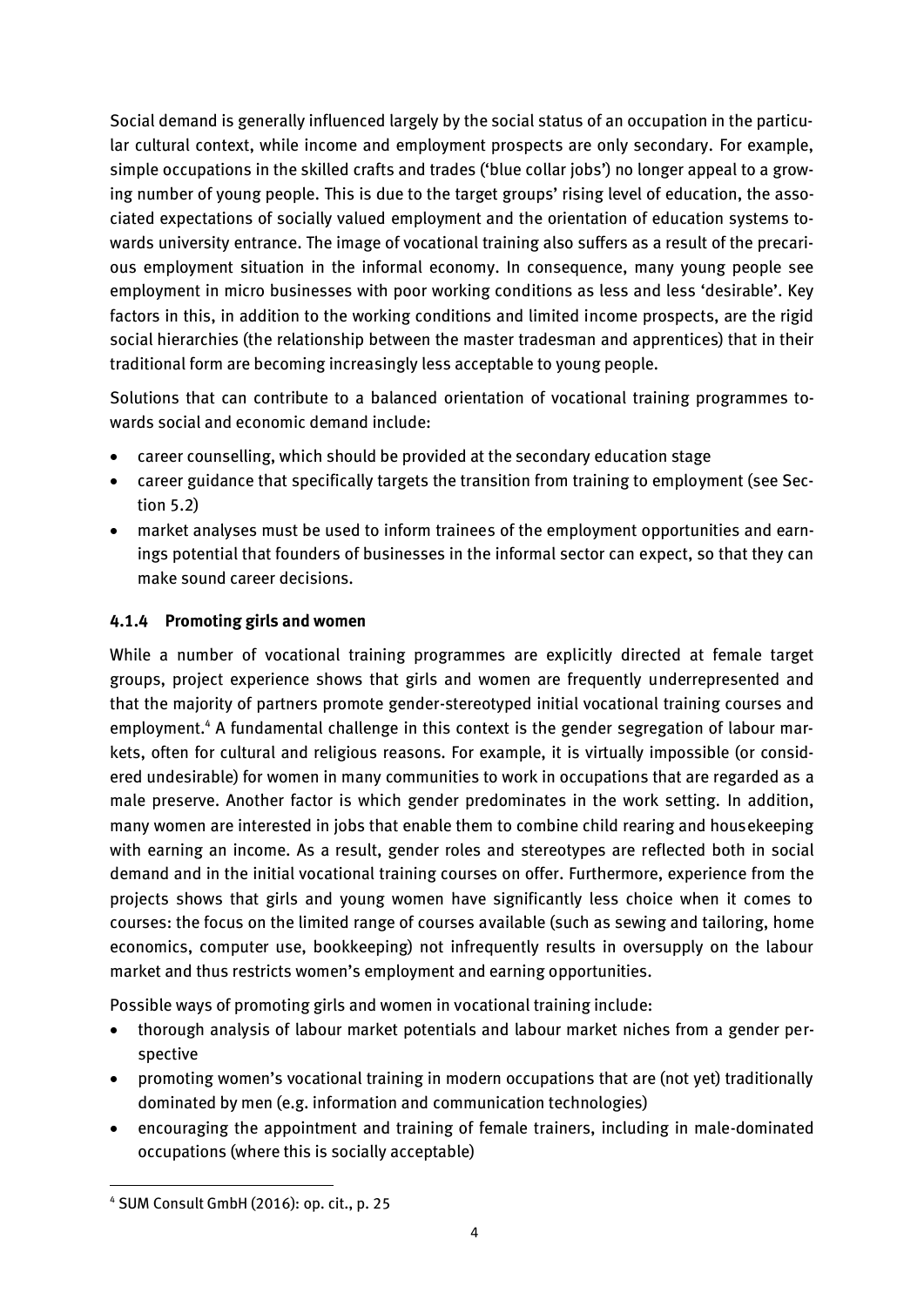- *enhancing the social skills and in particular the entrepreneurial skills of young women as a component of vocational training*
- *supporting integrated approaches to vocational training and the promotion of employment, specifically for young women*
- *possibly providing child care*
- *promoting networking, e.g. with female entrepreneurs (role models, networks, mentoring/sponsorship).*

## *4.1.5 Recognition of qualifications, accreditation of vocational training institutions*

*Given the growing level of education of young people in the partner countries and new employment opportunities in the formal economy, especially in newly industrialising countries, the recognition of qualifications is becoming increasingly important. Social demand also depends in part on the qualifications available. However, a growing focus on formal vocational training can result in the exclusion of groups with low-level educational qualifications or none at all. Moreover, formal vocational training is more expensive, especially if requirements relating to the accreditation of vocational training institutions by the state are involved. In the case of higher-level accreditations (for example at technician level), aspects such as technical facilities and the train*ers' formal qualifications are often governed by strict requirements that many state and church*based partners are unable to meet. In addition, the curricula for higher-level qualifications are often overly theory-based, with insufficient practical relevance. An alternative is to enable students who have completed non-accredited, non-formal courses to access external, state-run, competence-based assessment procedures, where these exist and official certification of skills is relevant.*

# *4.2 Approaches*

## *4.2.1 Career guidance*

*Career guidance aims to provide young people with guidance and decision-making assistance in connection with the all-important transition from school to a career and the world of work. It is 'a two-sided process: on one side there are young people who are finding their own direction and working out their own interests, skills and goals. On the other side there are the requirements of the world of work towards which young people are guided. Both sides repeatedly need to be checked and realigned. Career guidance schemes help young people master this process.' <sup>5</sup> A lack of (vocational) guidance not only results in the above-mentioned discrepancy between demand and supply on the labour market – which affects both developing and industrialised nations – but also leads to 'reluctant career choices' by young people, who may drop out of training or look for work in areas outside those in which they have trained.*

*The appropriate time for career guidance is before an initial vocational training course or career is chosen; it is thus not necessarily a component of vocational training but can also form part of education and youth work. Only a few projects in the vocational training sector include career guidance measures. Most of those that do are projects that are aimed at vulnerable target groups and offer a range of measures that prepare participants for work, including career guidance. This* 

**<sup>.</sup>** *<sup>5</sup> Bundesinstitut für Berufsbildung (BIBB);<https://www.bibb.de/de/680.php> (accessed on 12 September 2016).*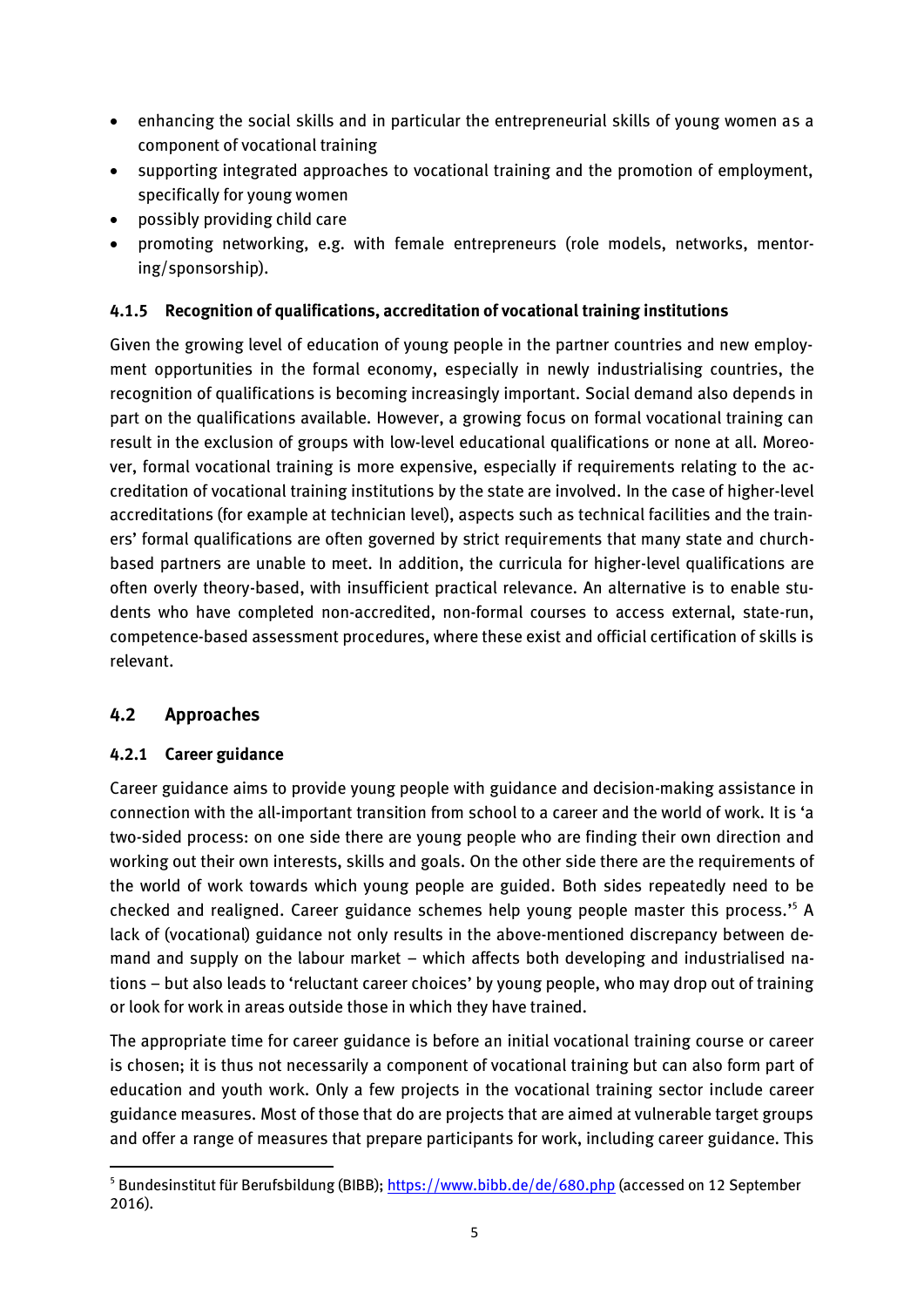*means that they do not focus on the acquisition of vocational skills. Some church-based training providers, such as the Salesians of Don Bosco in southern India, run career guidance days in secondary schools, partly to provide guidance and partly to advertise their initial vocational training programmes. In general, insufficient attention is paid to this area of activity at the interface between education and vocational training. The biggest obstacles are the poor image of vocational training in society (including among church-based decision-making bodies) and the academic focus of the education systems within which the programmes offered by churches are accommodated.*

*Ways of integrating career guidance into education and vocational training include:*

- *addressing career guidance in education programmes (interface with the education sector)*
- *supporting career guidance measures, such as vocational preparation courses or career guidance seminars in schools*
- *supporting enhancement of the image of vocational training through PR measures organised by vocational training providers*
- *funding career advisors in vocational schools and programmes. These people have multiple functions: they advise those applying for initial vocational training, coordinate work placement activities and advise newly qualified trainees on the transition to the labour market.*

#### *4.2.2 Approaches for vulnerable target groups*

*The term 'vulnerable target groups' is used here to refer to groups of individuals that are at particular risk as a result of their social context and situation – for example, young people living on the streets. Vulnerability is defined in very different ways in different socioeconomic contexts. Examples of vulnerable groups include particularly marginalised groups such as Pygmy communities in Central America and Dalits in southern Asia. Both these groups experience severe social marginalisation, including in the context of vocational training. They are likely to be discriminated against in the education and vocational training system, to have limited opportunities for earning a living as a result of low skill levels and to be systematically excluded from the labour market. Other vulnerable groups are:*

- *people with disabilities*
- *slum dwellers and street children*
- *prisoners*
- *ex-combatants, including former child soldiers*
- *religious and ethnic minorities.*

*Partner organisations also define young people who have been subjected to abuse and young people with addictions as vulnerable. Likewise classed as vulnerable are migrants who are unable to integrate socially and economically into their new settings.*

*In connection with programmes for vulnerable groups it is necessary to bear in mind that isolated vocational training measures are of limited effectiveness. Measures need to form part of an integrated approach and be combined with other social integration and inclusion measures.*

*Approaches can be roughly divided into:*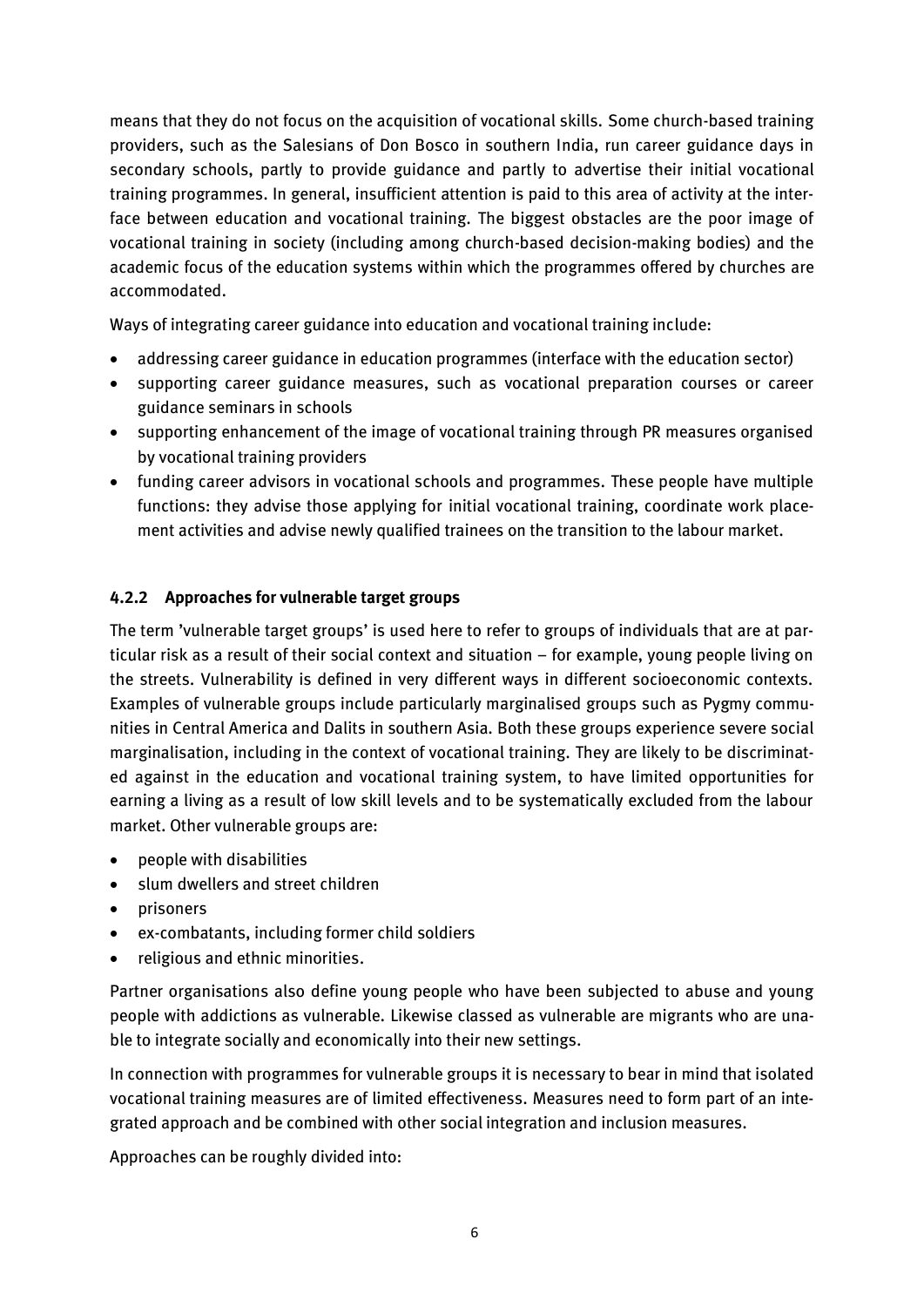- *positive discrimination methods – for example, awarding grants specifically to promote the participation of vulnerable groups in standard vocational training measures*
- *vocational training measures specifically intended for a selected target group and tailored to their needs*
- *measures at political level that promote the inclusion of vulnerable groups in the vocational training system.*

# *4.2.3 Holistic approaches to vocational training*

*Holistic approaches to vocational training have the following characteristics:*

- *They aim at overall development of young people's skills in order to enhance employability by providing training in vocational and social skills (reliability, teamwork, stress management, non-violent handling of conflict). Surveys of entrepreneurs as part of the evaluation process emphasise the part that social skills play in employability.*
- *They promote young people's personal development and enhance self-confidence, autonomy and feelings of self-worth.*

*A key element of this is life-skills training, which in addition to specific training in social skills also incorporates issues such as advice on health and nutrition and HIV/AIDS awareness; socialpedagogical support is also provided.*

*Holistic approaches are a hallmark of many of the partners in the vocational training sector funded by MISEREOR. For example, church-based vocational training institutions such as those run by the Salesians of Don Bosco, the Marianists or the De La Salle Brothers combine initial vocational training with recreational activities and social-pedagogical support for the young people. Central to the effectiveness of a holistic approach are the skills of the teachers, the use of modern participatory teaching methods and – as a special form of participation – peer education methods that involve young people themselves acting as multipliers.<sup>6</sup>*

## *Vision Jeunesse Nouvelle de Gisenyi – Rwanda*

*Rootlessness and lack of prospects are ever-present in western Rwanda, where many refugees from the Eastern Congo have sought refuge. In the Rubavu district of Rwanda's Western Province, the children and young people's project 'Vision Jeunesse Nouvelle de Gisenyi' (VJNG) is working to address this holistically. Its programme covers literacy, schooling and initial vocational training, leisure activities, the inculcation of values, HIV/AIDS prevention and political education to encourage participation. Playing fields have been built and football and handball teams set up. Young people get involved in youth theatre and participate in dialogue events in order to discuss their role in Rwanda's reconciliation process and come up with their own suggestions for resolving conflict. Through the project the children and young people experience community, advance their personal development and provide each other with mutual support.*

## *4.2.4 Competence-based approaches to vocational training*

*In competence-based education and training (CBET), assessment focuses not on the acquisition of knowledge but on whether candidates have the skills needed to take up a particular occupation.* 

*<sup>6</sup> See MISEREOR, Africa and Middle East Department (2011): op. cit., p. 14*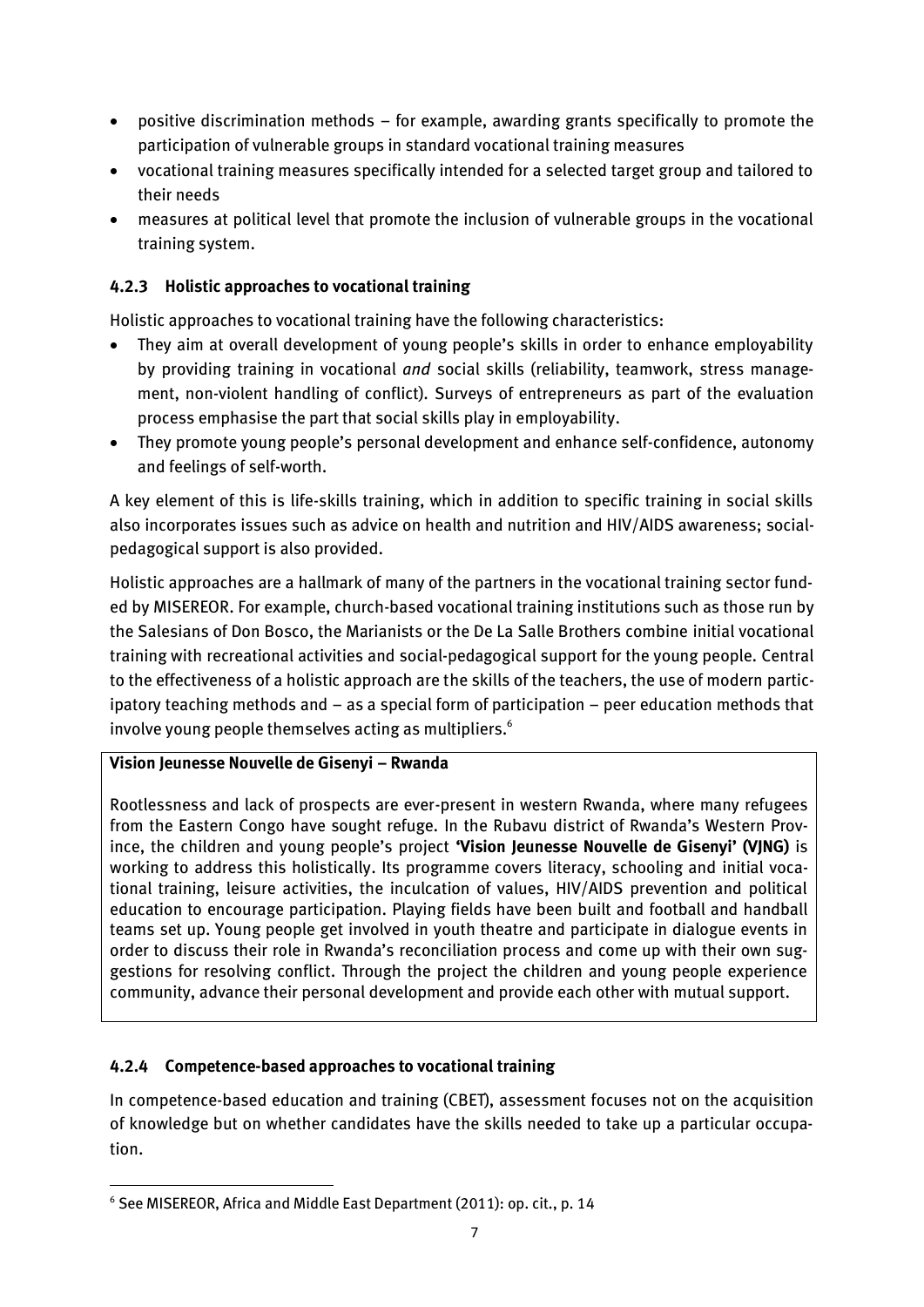*Competence-based approaches to vocational training originated in anglophone countries and over the past decade they have become highly valued in international vocational training work. They provide a number of opportunities to improve the relevance and quality of vocational training and gear it to the needs of the labour market:*

- *While conventional formal vocational training frequently focuses on the recall of knowledge, CBET – working with certified assessors from the private sector – prioritises the assessment of practical vocational competence. The design and implementation of the assessment procedures is a key quality characteristic.*
- *Improving the permeability of training and certification systems and recognising informally acquired skills – e.g. allowing individuals to be assessed for skilled craft or trade qualifications who have not attended a vocational school but have acquired their skills by informal means.*

*Alongside the above-mentioned opportunities, there are a number of risks associated with the introduction of CBET:*

- *Breaking down initial vocational training into small modules makes implementation of CBET more difficult; in particular, it increases the costs of assessment procedures.*
- *The approach is not especially compatible with a holistic training strategy that involves the acquisition of vocational, social and entrepreneurial skills.*

*Competence-based approaches can be incorporated into existing programmes as follows:*

- *The quality of vocational training frequently suffers from the absence of competence standards relating directly to the labour market. Quality can be significantly improved by introducing such standards. However, standards must be drawn up and harmonised in collaboration with the private sector (e.g. local chambers of skilled crafts and trades). Simple assessment procedures, preferably involving external assessors from the craft or trade in question, ensure that the competence standards are achieved.*
- *Non-formal vocational training measures can also benefit from the introduction of competence standards. This requires the preparation of simple framework curricula and the introduction of easily applied methods of monitoring learning outcomes.*
- *Links between non-formal and formal vocational training can be created by introducing 'bridging courses' that prepare trainees for state assessment procedures. However, such measures are only of relevance to MISEREOR's partners if they demonstrably improve the target groups' labour market prospects.*

## *4.2.5 Traditional apprenticeships*

*In Africa and parts of Asia, traditional apprenticeships in micro and small businesses in the informal economy are still a widespread form of initial vocational training that fulfils an important social function and in some cases is deeply rooted in tradition. The characteristics of traditional apprenticeships are as follows:*

- *Training is often based on a verbal agreement between the instructor who is usually the owner of the business – and the trainee and/or his/her parents.*
- *Training takes the form of informal learning that is incorporated into the work process; it covers all aspects of an occupation as traditionally practised.*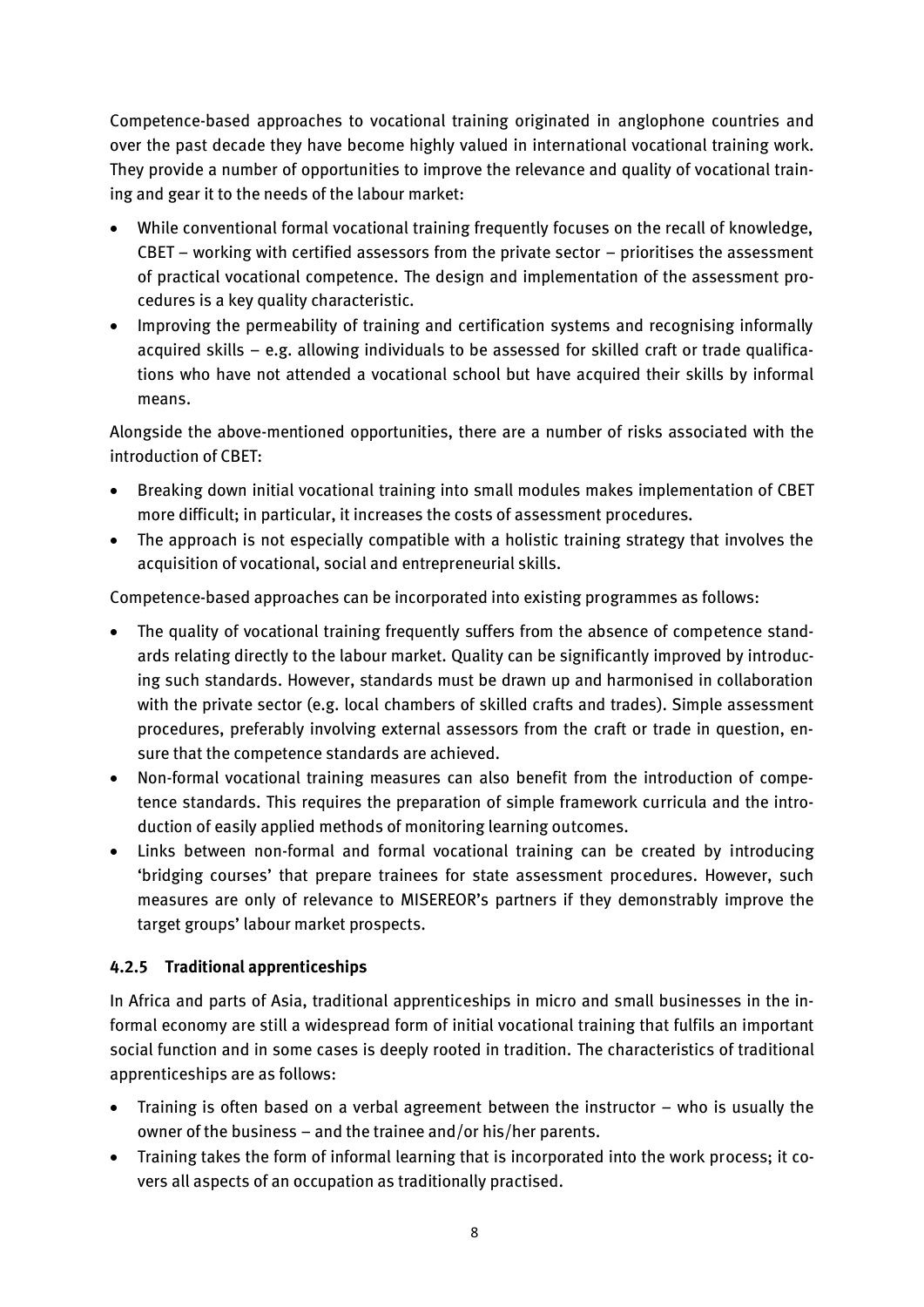- *The length of training is flexible and depends on the learning outcomes.*
- *The costs of training are split: supervisors invest their working time in the initial vocational training process, while trainees work for little or no money, sometimes paying training fees as well.*

| <b>Strengths</b>                                                                                                                                                                          |           | Weaknesses                                                                                                                                                                                          |
|-------------------------------------------------------------------------------------------------------------------------------------------------------------------------------------------|-----------|-----------------------------------------------------------------------------------------------------------------------------------------------------------------------------------------------------|
| Self-regulated system, embedded in social<br>systems                                                                                                                                      |           | In the absence of rules (e.g. from craft or<br>trade guilds):                                                                                                                                       |
| Few barriers to access in terms of education<br>level and social status, good access for poor<br>groups among the population including<br>those with low levels of education              |           | $-$ risk of exploitation of trainees by<br>the owner of the business; risk of<br>child labour<br>- instructors pass on only parts of                                                                |
| Well geared to practical requirements and<br>labour market conditions, because initial vo-<br>cational training takes place in the work-<br>place and is integrated into the work process |           | their knowledge<br>length of initial vocational training<br>unregulated and sometimes very<br>long                                                                                                  |
| Trainees acquire entrepreneurial skills<br>through practical action                                                                                                                       |           | Insufficient access to innovation and new<br>technologies leads to stagnation                                                                                                                       |
| Cost-effective, functions without state sub-<br>sidies                                                                                                                                    |           | Cements gender stereotypes in the world<br>of work                                                                                                                                                  |
| Supply and demand largely in balance, be-<br>cause governed by the market                                                                                                                 | $\bullet$ | Insufficient recognition of initial voca-<br>tional qualification (only in the immediate<br>local setting)<br>May exacerbate social marginalisation<br>(e.g. of particular ethnic groups), particu- |
|                                                                                                                                                                                           |           | larly if segments of the informal economy<br>are dominated by individual groups                                                                                                                     |

*The strengths and weaknesses of traditional apprenticeships:<sup>7</sup>*

*Only a few vocational training partners supported by MISEREOR cooperate with traditional apprenticeship schemes, which are usually regarded as outdated or as competition. However, opportunities arise in connection with:*

- *measures for integrating disadvantaged groups into traditional apprenticeship schemes*
- *cooperative models of vocational training: the practical initial vocational training takes place in skilled craft or trade businesses (see next section).*

*A further but significantly more complex step would involve introducing dual elements into traditional apprenticeship training, for example by providing complementary training in vocational schools for apprentices from micro businesses. However, such models – which are sometimes piloted by state development cooperation – go beyond the promotion of small businesses and can only fall on fertile soil if local businesses are willing to engage with it, skilled crafts and* 

*<sup>7</sup> See International Labour Organization, ILO (2015): Youth Employment Inventory;* 

*[http://www.ilo.org/employment/Whatwedo/Publications/WCMS\\_459556/lang--en/index.htm](http://www.ilo.org/employment/Whatwedo/Publications/WCMS_459556/lang--en/index.htm) (accessed on 10 August 2016). (2012): Upgrading informal apprenticeship, a resource guide for Africa. Geneva, p. 16–18.*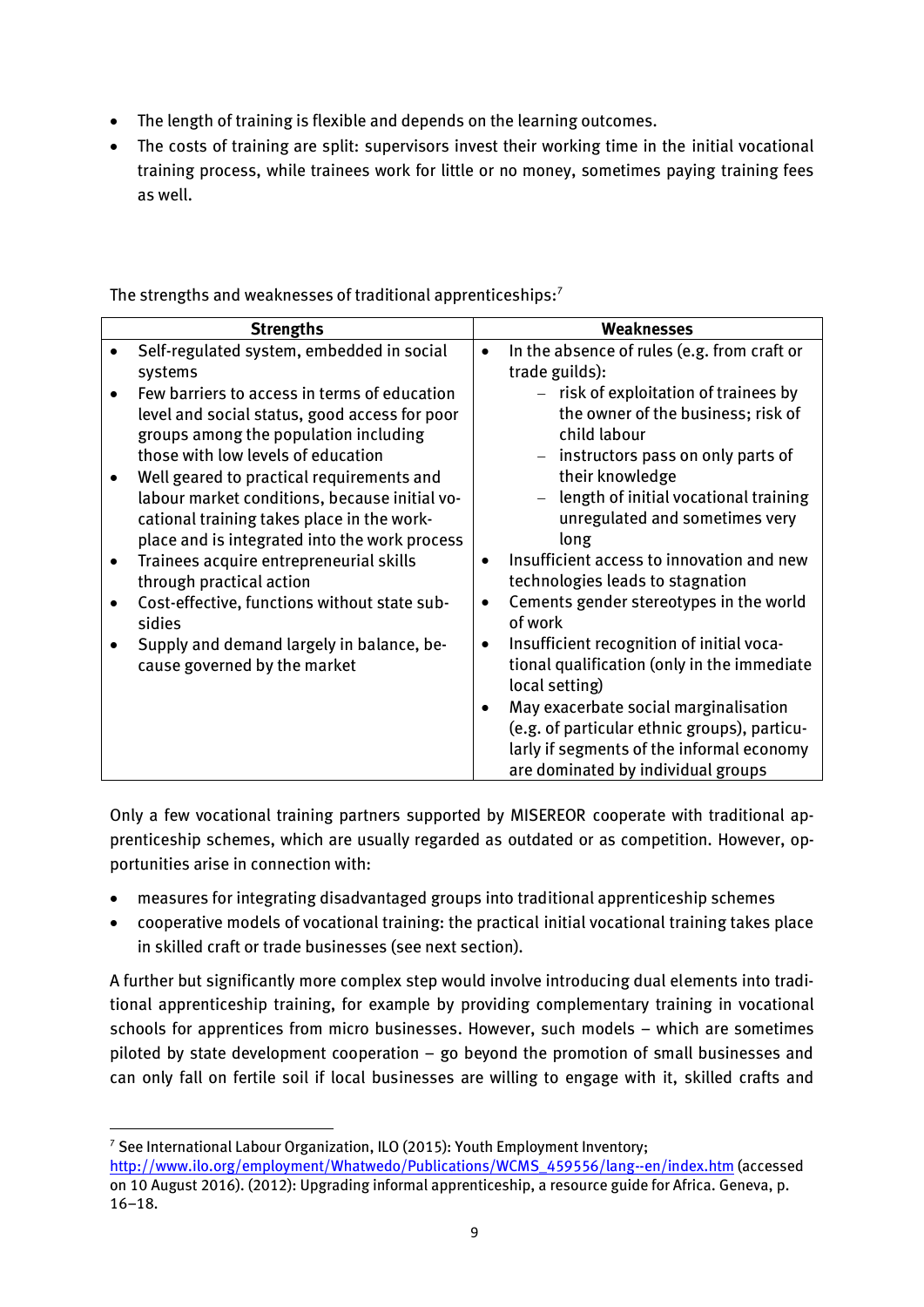*trades are organised into sector associations and vocational schools are prepared to collaborate closely with the crafts and trades.*

# *4.2.6 Approaches involving cooperation with the private sector*

*Cooperation between vocational training institutions sponsored by MISEREOR and the private sector (i.e. with local trade and service businesses and, where it exists, with the formal economy) addresses a number of issues:*

- *it helps gear initial vocational training to the labour market,*
- *promotes the organisation of practical placements and facilitates entry into work after the completion of training (see the section 'Approaches to promoting employment in the context of vocational training'),*
- *creates the conditions for dual forms of initial vocational training with two defined learning venues (basic training at the training centre and practical units in a business),*
- *enables initial vocational training institutions to be sponsored by the private sector.*

*Different forms of cooperation are appropriate in different contexts (urban or rural, informal or formal economy). In practice the extent of collaboration also varies widely, ranging from the isolated organisation of practical placements to fully cooperative forms of training. As a general rule, the less an initial vocational training institution collaborates with the local economy, the greater the risk that what is taught will not meet the requirements of the labour market.*

## *Gearing the course programme to the market: examples from the field*

*Before Samvada in India launches a new course, a feasibility study is performed. This involves asking key stakeholders operating in the field of the new course for their opinion. These stakeholders may be businesses or individuals currently working in the area in question. This process not only identifies work-related requirements but also enables Samvada to make contact with possible employers and assess the potential for students to find work upon completion of their course. The study also explores the existing range of courses in the particular area and what need there is for additional courses. This feasibility study then serves as a basis for drawing up the curriculum for the new course. Samvada involves experts in the field, state stakeholders and businesses in this process. The first year-group to take a course is evaluated in detail as a pilot group and if necessary the curriculum is then adjusted. In addition, Samvada networks with employers. This helps it obtain feedback on the performance of the course graduates who find work. These networks are not a one-way street: Samvada uses them to encourage employers to be open to working with people from disadvantaged population groups (such as members of lower castes, women, Muslims) and to consider employing them.*

*Casa de Passagem in Brazil has also built up a network of partnerships and cooperation schemes with local employers. The network can highlight labour market needs and it also supports young people who have completed their training in the search for work. The content of the initial vocational training courses offered by Casa de Passagem is adjusted on the basis of intermittent market analyses as well as being defined in part by the young people's priorities.*

*Work placements are a component of many initial vocational training programmes: in some countries (such as Viet Nam) they are now a mandatory component of formal vocational training. However, there are wide variations in quality. Institutions that are in continuous contact with businesses are in a significantly better position to find and monitor suitable work placements than those whose contact is only sporadic.*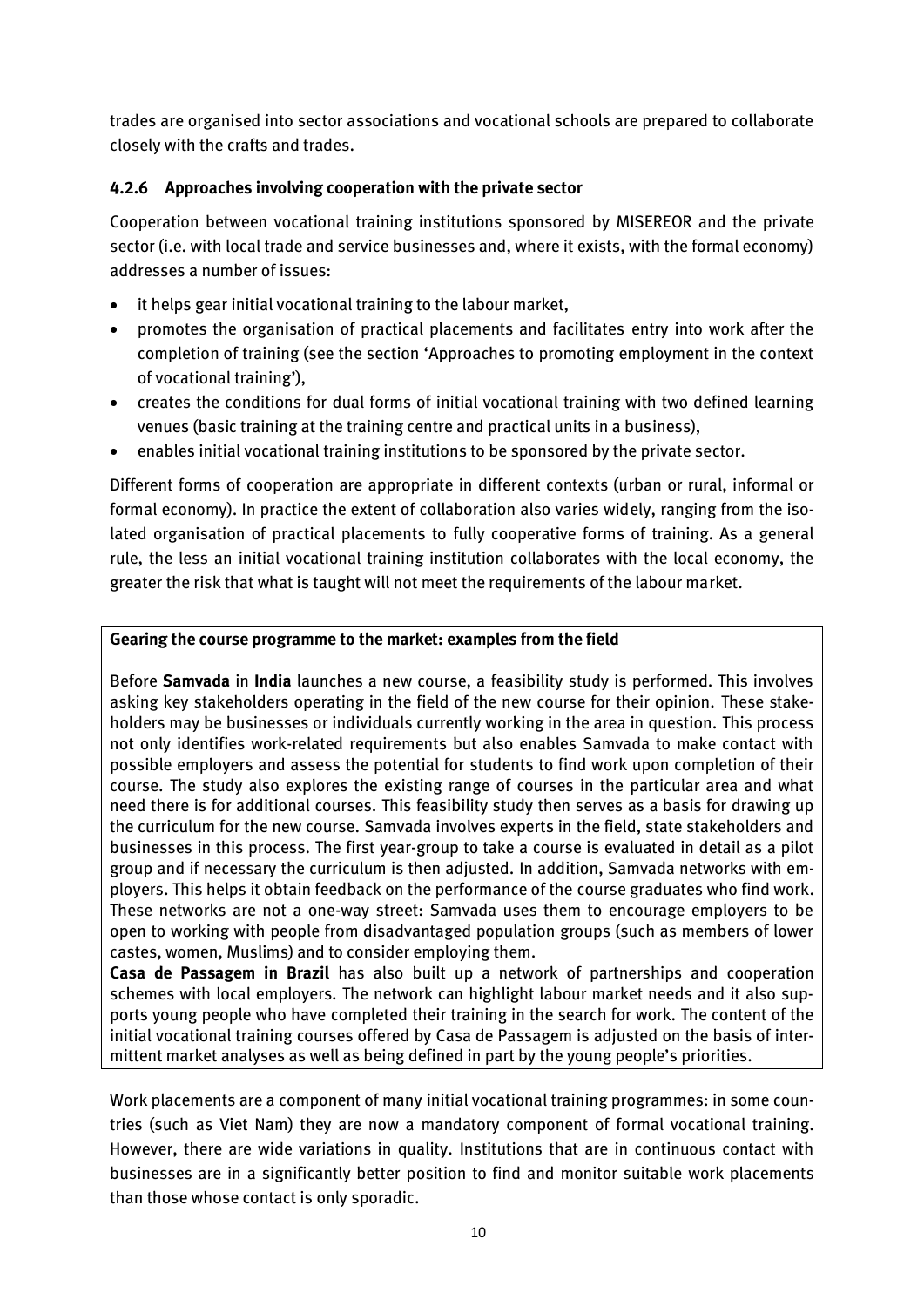*Regular and systematic cooperation between training institutions and businesses is necessary as a foundation if cooperative initial vocational training models are to be effective.*

*In practice the type and extent of cooperation varies. Cooperation tends to involve small trade and service businesses rather than businesses in the formal economy. Some projects sponsored by MISEREOR transfer all the practical elements of initial vocational training to selected skilled craft or trade businesses.*

#### *Cooperative initial vocational training in craft businesses:*

#### *The example of Côte d'Ivoire:*

*In the north of the capital Abidjan, which has a population of around 4.7 million, lies Abobo, the city's second-largest neighbourhood. Abobo consists mainly of slums. Around 50 per cent of young people aged between 12 and 20 have no school-leaving qualification. Many of them can only find work as untrained sellers or domestic workers. Young women are frequently drawn into prostitution, while young men are politically abused by violent and power-hungry groups. Cocody, in the centre of the city, is the embassy quarter and one of the more upmarket neighbourhoods. But here, too, there is hidden poverty, because many domestic workers have settled here. On account of their low earnings it is difficult for them to fund their children's schooling and initial vocational training. In 1985, in an attempt to break the cycle of poverty and violence, the Jesuit Centre de Recherche et d'Action pour la Paix (CERAP) set up Action Sociale en Milieu Urbain (ASMU), which since 1992 has been providing vocational training in both Abobo and Cocody. ASMU is also involved in health policy and it campaigns for land rights.*

*ASMU serves a model for vocational training in Côte d'Ivoire, especially with regard to holistic, cooperative initial vocational training. After a three-month vocational guidance stage, young people are placed in training workshops and given appropriate support. Alongside the workplace-based initial vocational training ASMU offers additional courses in functional literacy, soft skills, life skills, setting up a business and business management. It also provides training to trade associations, citizens' groups and church organisations. For example, trade organisations are provided with information on issues such as bank services, savings schemes, simple bookkeeping for micro entrepreneurs, the production of business plans for people starting up a business, and management. There is support and coaching for trade associations and nongovernmental organisations as well as for apprentices. Support to apprentices is provided both in the trade workshop and in the family setting.*

#### *The example of the Philippines:*

*The Marist Technical Training Programme (MTTP) is a cooperative initial vocational training programme in the Mindanao region of the southern Philippines. The training provider selects the trainees in collaboration with state youth employment agencies; priority is given to young people who have dropped out of school, have no formal school-leaving qualification and therefore cannot access the formal vocational training system. MTTP organises introductory courses ('How should I behave on the job?') and supplementary seminars. All the practical training takes place in the workplace in small businesses. Businesses receive no financial remuneration for this but instead can access the project's support services, which include help with accessing loans and arranging further training courses for master tradespeople. The project also encourages the small businesses to engage in social responsibility activities.*

*In newly industrialising countries, cooperation with the formal economy is becoming increasingly important. Businesses are interested in recruiting qualified young workers but often have difficulty finding the right young people on the local labour market. Collaborating with training institutions enables them to select suitable workers (e.g. by providing work placements). In some*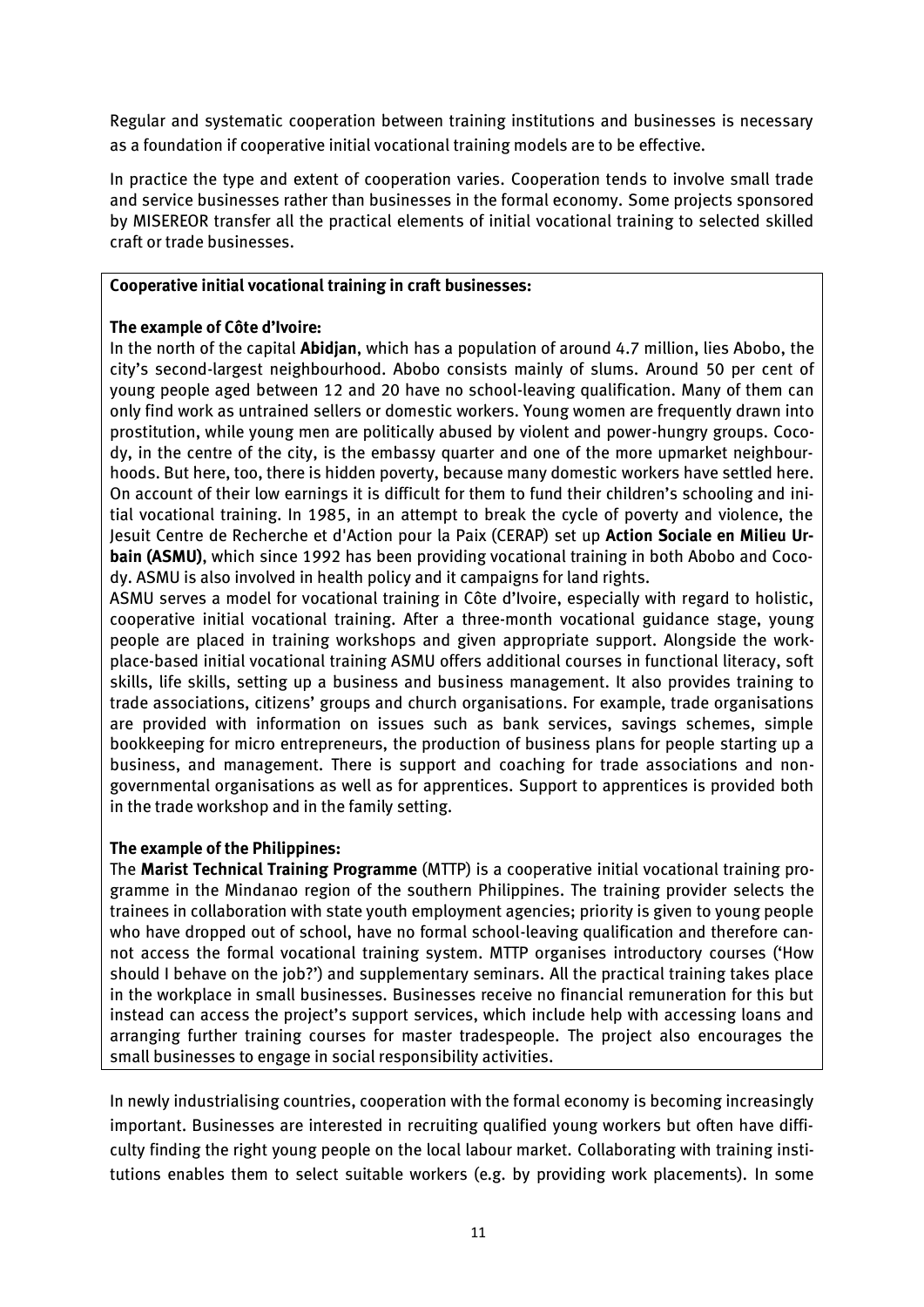*cases businesses may award bursaries or support partner institutions in material ways as part of their corporate social responsibility.*

*These collaborative schemes have potential but are also not without risk. When selecting businesses, it is particularly important to pay attention to their social standards. Evaluation sometimes reveals cases in which trainees have had to perform activities that could be harmful to their health, or accidents have occurred at work that the project partner was unaware of. Frequently, too, trainees may be asked to do irrelevant or menial work. These examples emphasise the importance of systematic monitoring of work placements and of the jobs that are obtained on completion of initial vocational training.*

# *4.2.7 Approaches to promoting employment in the context of vocational training*

*The primary aim of vocational training is to develop or improve employability. However, trainees who want to enter employment and earn an income often encounter obstacles that can be influenced only indirectly by vocational training. These obstacles include the geographical distance between target groups and potential labour markets (for example for newly qualified trainees from rural initial vocational training centres), social and cultural marginalisation in the (labour) market, and young people's difficulty in accessing start-up capital and markets in order to become successful entrepreneurs. Promotion of youth employment tackles these obstacles and seeks to remove them specifically. It is a separate area of activity but one that is closely linked to vocational training.*

*An employment promotion tool that is frequently used by vocational training institutions and programmes is a job placement service for newly qualified trainees. For example, some MISERE-OR partners have established contacts with the private sector (see the section on 'Approaches involving cooperation with the private sector') and are now building on these links. Job offers are frequently made following work placements.*

*In the context of the informal economy and vocational training in rural areas, paid work performed for an employer can be hard to come by. Promoting self-employment is often the most effective means of getting people into work. Good practices on the part of vocational training institutions include:*

- *Running business incubation programmes for ex-trainees to enable them to develop their own businesses.*
- *Supporting the transition to self-employment through counselling and mentoring.*
- *Putting newly qualified trainees in touch with microfinance institutions and providing them with advice services in this connection ('credit education').*
- *Providing grants for the purpose of setting up a business.*

*In many cases 'self-employment' means a one-person micro-business.<sup>8</sup> However, good initial vocational training is often not sufficient to enable (young) people to set up a business successfully on their own. They also need business skills, access to loans, social security, etc. If selfemployment is to be promoted sustainably, projects must foster an appropriate setting. <sup>9</sup> A single* 

*<sup>8</sup> SUM Consult GmbH (2016), op. cit., p. 50*

*<sup>9</sup> SUM Consult GmbH (2016), op. cit., p. 66*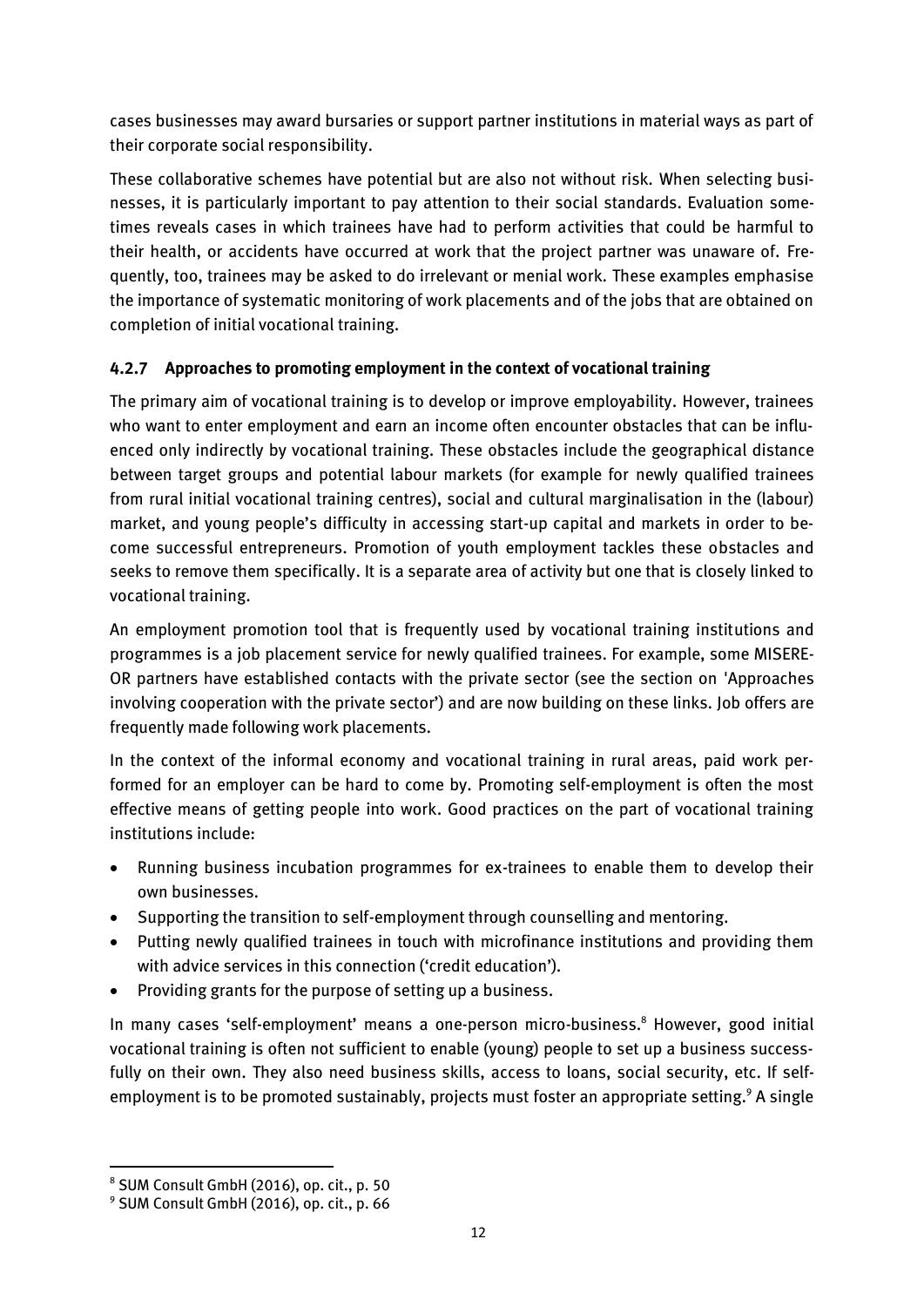*organisation cannot cover everything, so good networking and referral to other services are important.*

#### *Helping newly qualified trainees to become self-employed*

*In India, jobs in rural areas are in short supply. On completion of training, many young people therefore turn to self-employment. Some partner organisations make use of the people's strong community structures – especially savings groups – to support them in this. These savings groups typically consist of between ten and 20 people, often all women. By saving collectively and building up some basic capital, group members enable themselves to take out microloans in order to buy items such as sewing machines. The two partner organisations CMSSS (Chikmagalur Multipurpose Social Service Society, Hassan) and CSS (Chotanagpur Sanskritik Sangh, Ranchi) are members of the Indian Functional Vocational Training and Research Society (FVTRS); together with Myrada and Jan Sewa they support such savings groups and put their graduates in touch with them. A requirement at Myrada is that even before initial vocational training commences, a savings group undertakes to make a loan to trainees who are planning to become selfemployed. In addition, CSS has helped three production groups to organise themselves. Between ten and 15 women work together in each production group. The money made from selling their products is divided between them in accordance with the work done by each. One of the production groups has even rented a sales room where its various products are displayed. CSS also organises quarterly alumni meetings which support the new entrepreneurs in discussing their experiences.*

*Access to start-up capital is usually a major challenge for young people setting up a business (see Section 6.3). In promoting income-creating measures and micro and small businesses, vocational training is frequently a supplementary measure but it is not at the heart of the approach.*

## *4.2.8 Community-based approaches to vocational training*

*Is family and social cohesion in rural areas or some urban neighbourhoods declining under the pressure of poverty and population growth? This question has already been asked in the 'Youth' guidance framework of the Africa and Middle East Department. Especially in slums, and especially when offered to young people individually, vocational training results in the trained person only being able to find work outside his or her familiar environment or even having to move away entirely. This leads MISEREOR partners to ask themselves whether individual sponsored students could 'give back' the support – the 'education subsidy' – that they have received. In the past, donations or ex-post fees have failed as an instrument. Linking initial vocational training to contributions to the community by apprentices or alumni has been considered but not yet implemented. However, such an approach could result in students and alumni of the vocational training institutions supporting marginalised neighbourhoods rather than moving away from them. The sample project described here involves a community-based youth support programme with elements of vocational training.*

#### *San Salvador: Supporting young people in the areas of human rights, social skills and careers*

*Lack of economic prospects and the disintegration of family structures on account of migration have resulted in the almost complete breakdown of social cohesion in El Salvador. People live*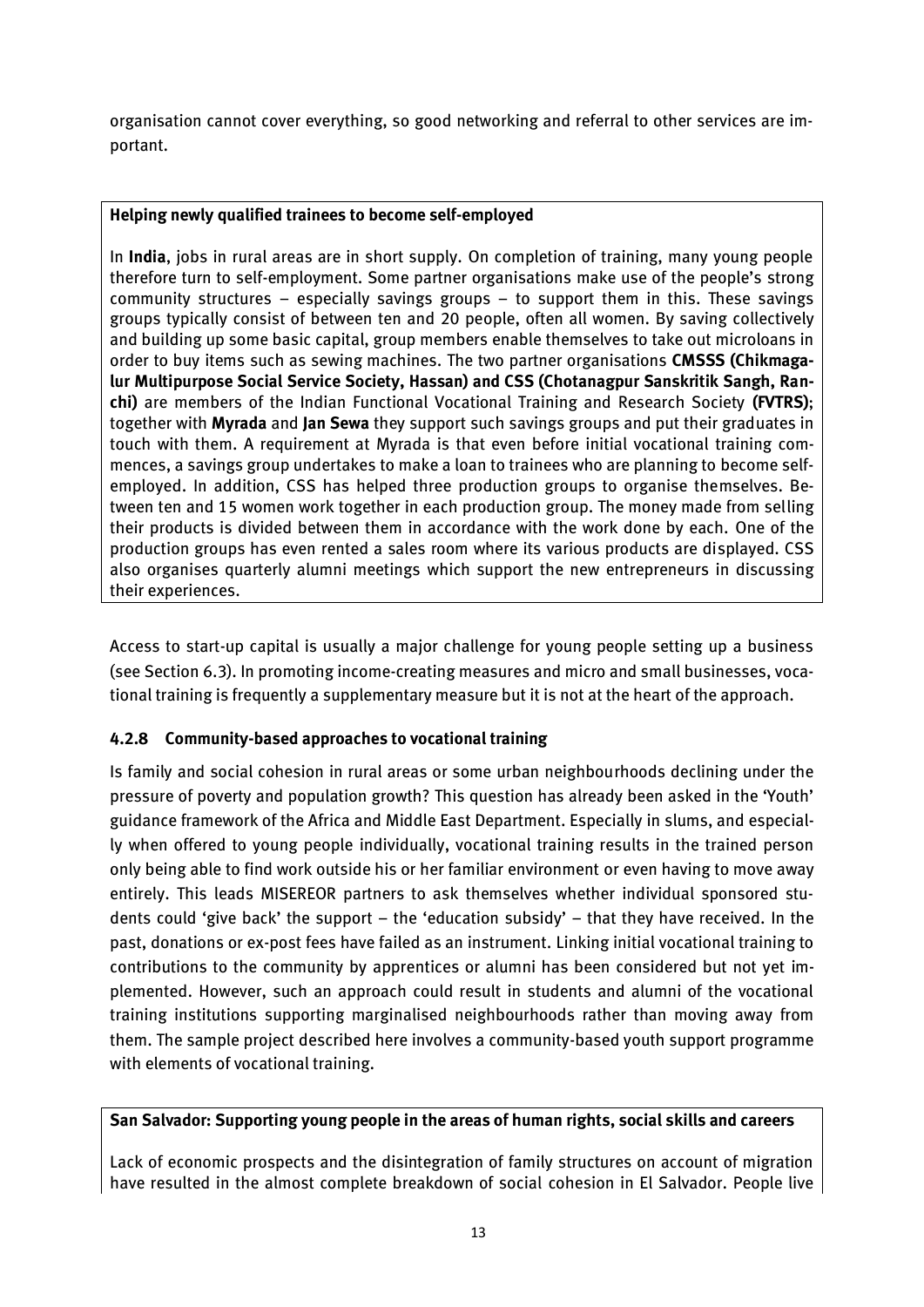*their lives in a persistent climate of fear and uncertainty: crime has risen sharply in recent years and gangs of predominantly young men (known as maras) rob, murder and extort protection money almost everywhere.*

*The project therefore comes under the headings of 'non-formal basic education' and 'peace and conflict work'. One of its aims is that the measure should result in 20 per cent of the young participants finding employment, while another ten per cent should be successfully self-employed and another 20 per cent continue their schooling. This is a response to the fact that children, adolescents and young adults lack confidence in their development potential on account of poor initial vocational training, a lack of career prospects, lack of affection as a result of dysfunctional families, violence carried out with impunity, and stigmatisation as potential gang members.*

*As part of the social and pastoral work of the archdiocese of San Salvador, young people are contacted by pastoral workers in the archdiocese and encouraged to participate in training modules. These modules are designed to help them develop 'life plans'. (I) 'Together': developing social skills for appropriate, positive and peaceful behaviour in everyday dealings with other people; (II) 'Better at work': motivation to look for work, help with clarifying interests / producing a CV / looking for work / interviews and recruitment tests; (III) 'Successful self-employment'; (IV) 'Living neighbourhood': getting to know one's neighbourhood, identifying with the community's activities and with action for the community; (V) 'Strong family': strengthening relationships within the family and promoting good interaction.*

*At the end of the process participants decide what course they want their lives to take and find out about the next steps (resuming their education, looking for work, becoming self-employed). They continue to be supported by the archdiocesan staff as they put their plans into action. A particularly important factor is that the project's key stakeholders are the young people and their parents. They are supported by the project teams, volunteers from the (parish) community and supporting organisations, such as vocational training institutions. The focus is thus on the young person in his or her social and family context. The intended impacts go far beyond obtaining employment.*

## *4.2.9 Vocational training in the context of conflict and violence*

*Violent and long-running conflicts jeopardise family and community structures that play an important part in the protection, development and integration of children and young people.<sup>10</sup> They also hinder the acquisition of vocational, personal and social skills, such as communication skills, empathy, a sense of responsibility and the ability to cooperate within the family and the community. As a result of the restricted functionality of public education systems, children and young people in conflict situations – and especially those from poor population groups – have only limited access to education. This makes it significantly more difficult for them to access or transition to further education programmes and vocational training schemes. The physical and mental effects of conflict, including trauma and health impairments, are further challenges that impede the social and economic integration of young people affected by conflict.<sup>11</sup>*

*Vocational training in post-conflict situations and in ongoing situations of conflict and violence plays an important part in reintegrating groups affected by conflict as well as generally in the building of human resources for sustainable and peaceful development. It also provides a safe space for young people in violent contexts. However, the obstacles mentioned above must be* 

**<sup>.</sup>** *<sup>10</sup> UNDESA (2007): World Youth Report: Young People's Transition to Adulthood: Progress and Challenges.*

*<sup>11</sup> Deutsche Gesellschaft fu*̈*r Internationale Zusammenarbeit, GIZ (2014): Beschäftigungsförderung im Kontext von Konflikt, Fragilität und Gewalt. Erfahrungen aus der GIZ [Promoting employment in the context of conflict, fragility and violence. GIZ's experience]. Working paper (unpublished). Eschborn, p. 7.*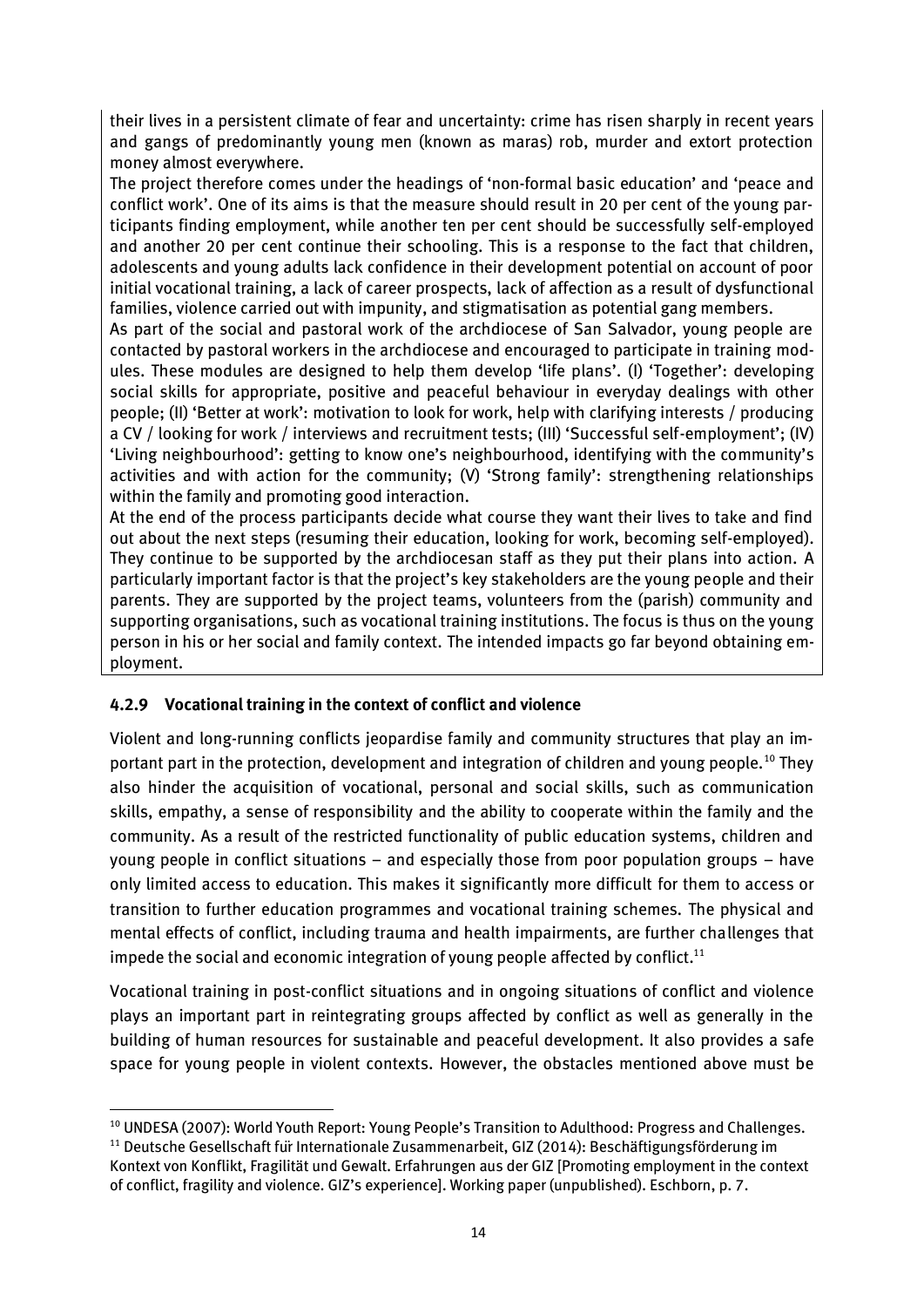*taken into account. It has been shown that, where vulnerable target groups are concerned, isolated vocational training measures are less effective than measures that form part of a broader approach to social and economic reintegration. Such an approach might include opportunities for catching up on basic education, psychosocial work, help in dealing with trauma, and social work within communities to promote social integration.*

*In the immediate post-conflict reconstruction phase, non-formal approaches (part-time courses) are most appropriate, since they can be organised more flexibly. Measures that lead directly to income-earning opportunities (e.g. initial vocational training in building trades relevant to the reconstruction) are particularly relevant. It is good practice to link vocational training closely to employment promotion measures, such as promoting business start-ups and agricultural rehabilitation. It is also worth arranging for initial vocational training to take place in local small businesses. This enables rapid implementation of initial vocational training that is practically oriented and close to the market; in addition, training subsidies can contribute to the revitalisation of these businesses.*

## *Vocational training in crisis areas: Bukavu, Democratic Republic of Congo*

*Armed conflict involving elements of civil war has shattered South Kivu province in the east of the Democratic Republic of Congo. Precarious slum districts have emerged in the hills around the provincial capital, Bukavu. It is estimated that only ten per cent of Bukavu's inhabitants who are able to work are in formal employment. All the rest – and particularly the less well educated – survive in the informal sector. Health services, education and so on are often unaffordable. Many children of school age do not attend school or leave school very early. In many families poverty leads to violence, drug and alcohol abuse and broken relationships. In addition to the large numbers of children and young people who spend their free time on the streets or try to earn a living there, it is estimated that there are 6,000 'street children' in Bukavu. They are the weakest link in a society that is in any case poor and they are vulnerable to assault, violence and exploitation. Although the DR Congo ratified the Convention on the Rights of the Child in 1990, officials and social services in the districts in and around Bukavu stand by and do nothing. The street children likewise receive no protection from the security forces (police and military). Quite the opposite: these children and young people are regularly harassed, robbed and physically and sexually abused by 'law enforcers' who use violence and threaten them with arrest.*

*The PEDER programme (Programme d'encadrement des enfants de la rue), which was set up by an Italian congregation of nuns, provides an opportunity to counteract the insidious habituation of children and young people to violence. The contemptuous mentality that accompanies violence is challenged; prevention of violence and HIV/Aids education are key issues. Girls are presented with economic options that enable them to escape the life on the streets. Psychological and social support and literacy training prepare them for initial vocational training; PEDER's contacts with the judiciary and the police help prevent assaults, resulting in a new outlook.*

## *4.2.10 Networks of non-state stakeholders in vocational training and their lobbying work*

*Until now there have been only a few established networks of state and church-based stakeholders in vocational training. Such networks include the network of Salesian Colleges in south Asia, a former platform of Catholic training centres in Ghana and the Functional Vocational Training Research Society (FVTRS) in India.*

*The roles of these networks vary widely. In the case of FVTRS the focus is on access to a smallproject fund for non-formal vocational training financed by MISEREOR and on the accompanying*